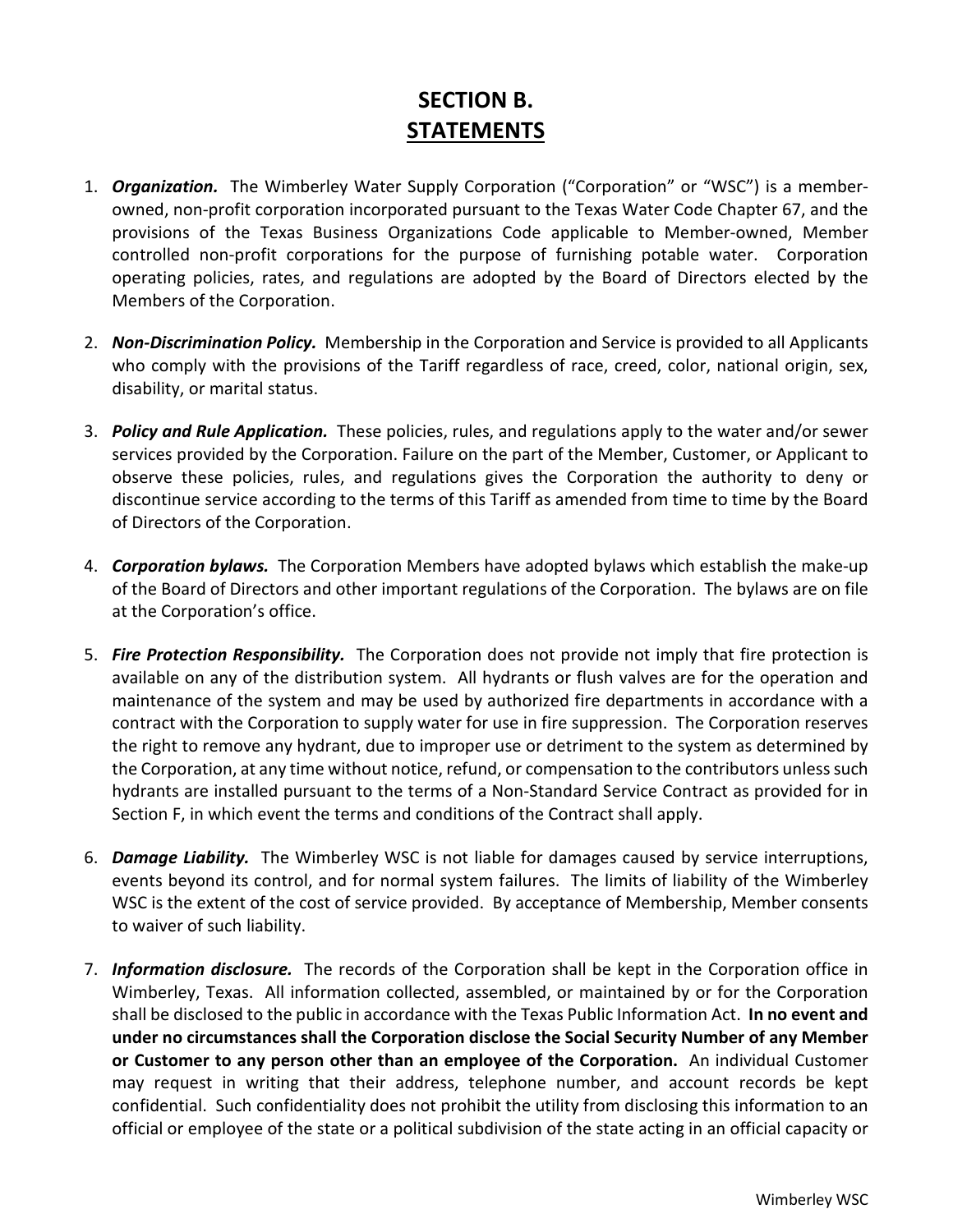an employee of the Corporation acting in connection with the employee's duties. Further, such confidentiality does not prohibit the Corporation from disclosing the name and address of each Member entitled to vote on a list to be made available to the Corporation's voting members, or their agents or attorneys, in connection with a meeting of the Corporation's Members. The Corporation shall give its Applicants and Customers notice of rights to confidentiality under this policy and all prevailing associated fees for such request.

- 8. *Customer Notice Provisions.* The Corporation shall give written notice of monthly rate changes by mail or hand delivery to all consumers at least 30 days prior to the effective date of the new rate. The notice shall contain the old rates, new rates, effective date of the new rate, date of Board authorization, and the name and phone number of the Corporation's contact person designated to address inquiries about the rate change.
- 9. *Grievance Procedures.* Any Member of the Corporation or individual demonstrating an interest under the policies of this Tariff in becoming a Member of the Corporation shall have an opportunity to voice concerns or grievances to the Corporation by the following means and procedures:
	- a. By presentation of concerns to the Corporation's manager or authorized staff member. If not resolved to the satisfaction of the aggrieved party then,
	- b. By presenting a letter to the Board of Directors stating the individual's grievance or concern and the desired result.
	- c. The Board of Directors shall respond to the complaint by communication the Board's decision in writing.
	- d. Any charges or fees contested as a part of the complaint in review by the Corporation under this policy shall be suspended until a satisfactory review and final decision has been made by the Board of Directors.
- 10. *Customer Service Inspections.* The Corporation requires that a Customer Service Inspection Certification be completed prior to providing continuous water service to new construction and for all new Members as part of the activation of Standard and some Non-Standard Service. Customer Service Inspections are also required on any existing service when the Corporation has reason to believe that cross-connections or other potential contaminant hazards exist, or after any material improvement, correction or addition to the Members' water distribution facilities. This inspection is limited to the identification and prevention of cross connections, potential contaminant hazards and illegal lead materials. (30 TAC 290.46(i-j)) (See Tariff Section G.20.)
- 11. *Submetering Responsibility.* Submetering and Non-Submetering by Master Metered Accounts may be allowed in the Corporation's water distribution system provided the Master Metered Account customer complies with the Texas Commission on Environmental Quality Chapter 291, Subchapter H rules pertaining to Submetering. The Corporation has no jurisdiction or responsibility to the tenants; tenants receiving water under a Master Metered Account are not considered customers of the Corporation. Any interruption or impairment of water service to the tenants is the responsibility of the Master Metered Account Customer. Any complaints regarding submetering should be directed to the Texas Commission on Environmental Quality.